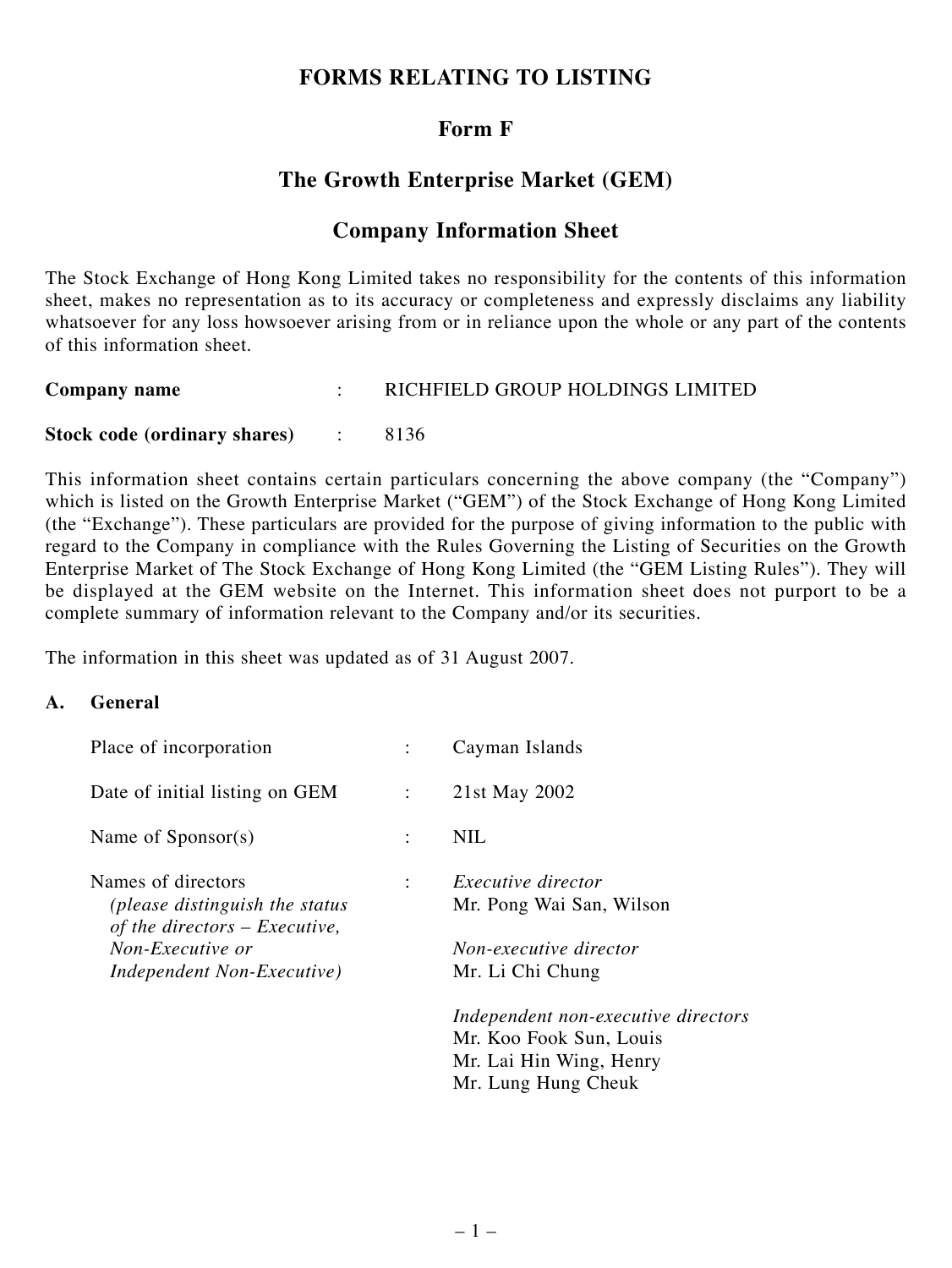| Name(s) of substantial<br>shareholder( $s$ ) (as such term is<br>defined in rule 1.01 of the |                                          | Number of               | Percentage of<br>shareholding<br>in the |
|----------------------------------------------------------------------------------------------|------------------------------------------|-------------------------|-----------------------------------------|
| GEM Listing Rules) and their<br>respective interests in the<br>ordinary shares and other     | <b>Name</b>                              | <b>Shares held</b>      | Company<br>$(\%)$                       |
| securities of the Company                                                                    | Pong Wai San, Wilson                     | 936,794,000<br>(Note 1) | 31.99                                   |
|                                                                                              |                                          | 306,000,000             | 10.45                                   |
|                                                                                              | Virtue Partner Group<br>Limited (Note 1) | 936,794,000             | 31.99                                   |
|                                                                                              | Richfield (Holdings)<br>Limited (Note 2) | 760,000,000             | 25.95                                   |
|                                                                                              | Au Wing Wah<br>(Note 2)                  | 760,000,000             | 25.95                                   |

#### *Notes:*

- 1. These shares are beneficially owned by Virtue Partner Group Limited, a company wholly owned by Mr. Pong Wai San, Wilson.
- 2. These shares are beneficially owned by Richfield (Holdings) Limited, a company wholly owned by Mr. Au Wing Wah.

| Name(s) of company(ies) listed<br>on GEM or the Main Board of the<br>Stock Exchange within the same<br>group as the Company | $\mathcal{L} = \{1, 2, \ldots \}$ | Not applicable                                                                                   |
|-----------------------------------------------------------------------------------------------------------------------------|-----------------------------------|--------------------------------------------------------------------------------------------------|
| Financial year end date                                                                                                     |                                   | 31st March                                                                                       |
| Registered address                                                                                                          | ÷                                 | Cricket Square<br>Hutchins Drive<br>P.O. Box 2681<br>Grand Cayman KY1-1111<br>Cayman Islands     |
| Head office and principal<br>place of business                                                                              |                                   | Unit 1209, 12/F<br>Silvercord Tower 2<br>30 Canton Road<br>Tsim Sha Tsui<br>Kowloon<br>Hong Kong |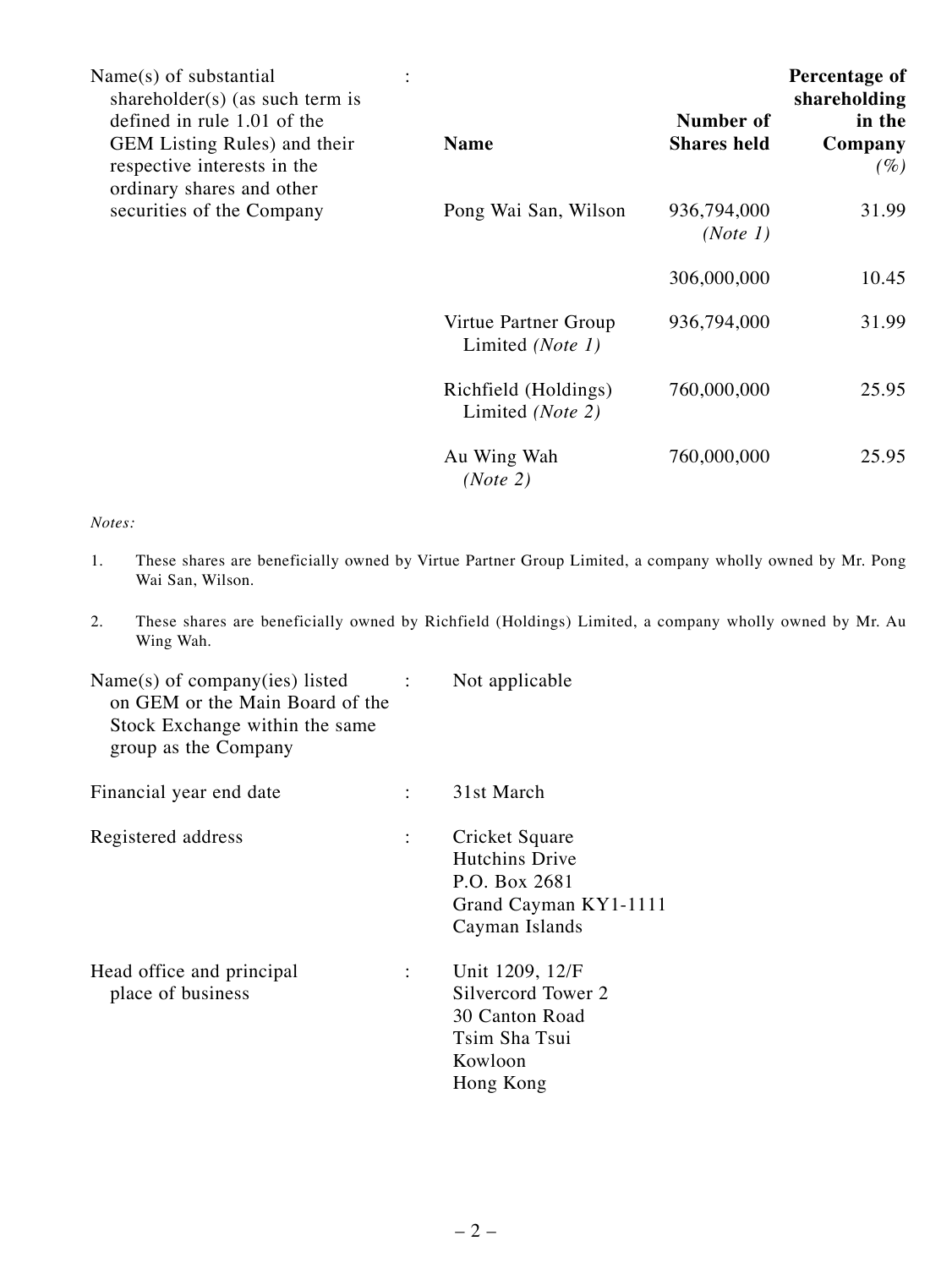| Web-site address (if applicable) $\cdot$ : |                      | ir.sinodelta.com.hk/richfieldgp/                                                                                                                                                                                                                   |
|--------------------------------------------|----------------------|----------------------------------------------------------------------------------------------------------------------------------------------------------------------------------------------------------------------------------------------------|
| Share registrar                            | $\ddot{\phantom{a}}$ | Principal share registrar and transfer office<br>Bank of Bermuda (Cayman) Limited<br>P.O. Box 513 G.T.<br>2nd Floor, Strathvale House<br>North Church Street<br>George Town<br><b>Grand Cayman</b><br>Cayman Islands<br><b>British West Indies</b> |
|                                            |                      | Branch share registrar and transfer office<br><b>Tricor Tengis Limited</b><br>26th Floor, Tesbury Centre<br>28 Queen's Road East<br>Wanchai<br>Hong Kong                                                                                           |
| Auditors                                   | $\ddot{\cdot}$       | <b>Grant Thornton</b><br><b>Certified Public Accountants</b><br>13th Floor<br>The Landmark<br>15 Queen's Road Central<br>Hong Kong                                                                                                                 |

### **B. Business activities**

The Company and its subsidiaries (the "Group") is principally engaged in the retail and wholesale of bags and accessories and trading of used computers and the provision of property brokerage services, carrying out schemes for property consolidation, assembly, redevelopment and property trading in Hong Kong.

## **C. Ordinary shares**

| Number of ordinary shares in issue :                                              |                | 2,928,500,000 Shares |
|-----------------------------------------------------------------------------------|----------------|----------------------|
| Par value of ordinary shares in issue :                                           |                | HK\$0.01 each        |
| Board lot size (in number of shares) :                                            |                | 8,000 Shares         |
| Name of other stock exchange $(s)$<br>on which ordinary shares are<br>also listed | $\ddot{\cdot}$ | Not applicable       |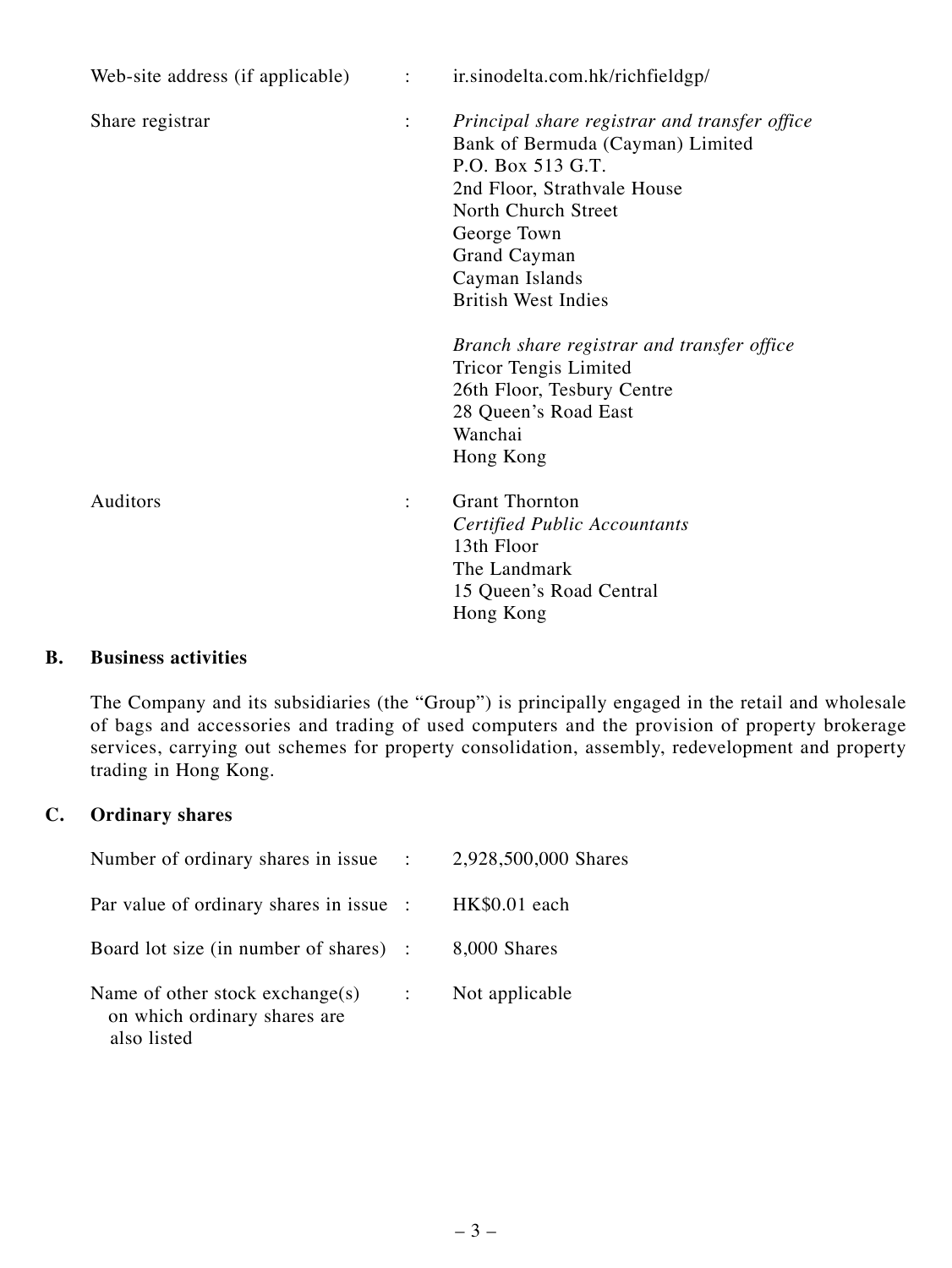## **D. Warrants**

|    | Stock code                                                                                                   | Not applicable |
|----|--------------------------------------------------------------------------------------------------------------|----------------|
|    | Board lot size                                                                                               | Not applicable |
|    | Expiry date                                                                                                  | Not applicable |
|    | Exercise price                                                                                               | Not applicable |
|    | Conversion ratio<br>(Not applicable if the warrant<br>is denominated in dollar value<br>of conversion right) | Not applicable |
|    | No. of warrants outstanding                                                                                  | Not applicable |
|    | No. of shares falling to be<br>issued upon the exercise of<br>outstanding warrants                           | Not applicable |
| F. | <b>Other securities</b>                                                                                      |                |
|    | Details of any other securities<br>in issue                                                                  | Not applicable |

*(i.e. other than the ordinary shares described in C above and warrants described in D above but including options granted to executives and/or employees).*

## **Responsibility statement**

The directors of the Company (the "Directors") as at the date hereof hereby collectively and individually accept full responsibility for the accuracy of the information contained in this information sheet ("the Information") and confirm, having made all reasonable inquiries, that to the best of their knowledge and belief the Information is accurate and complete in all material respects and not misleading and that there are no other matters the omission of which would make any Information inaccurate or misleading.

The Directors also collectively and individually accept full responsibility for submitting a revised information sheet, as soon as reasonably practicable after any particulars on the form previously published cease to be accurate.

The Directors acknowledge that the Stock Exchange has no responsibility whatsoever with regard to the Information and undertake to indemnify the Exchange against all liability incurred and all losses suffered by the Exchange in connection with or relating to the Information.